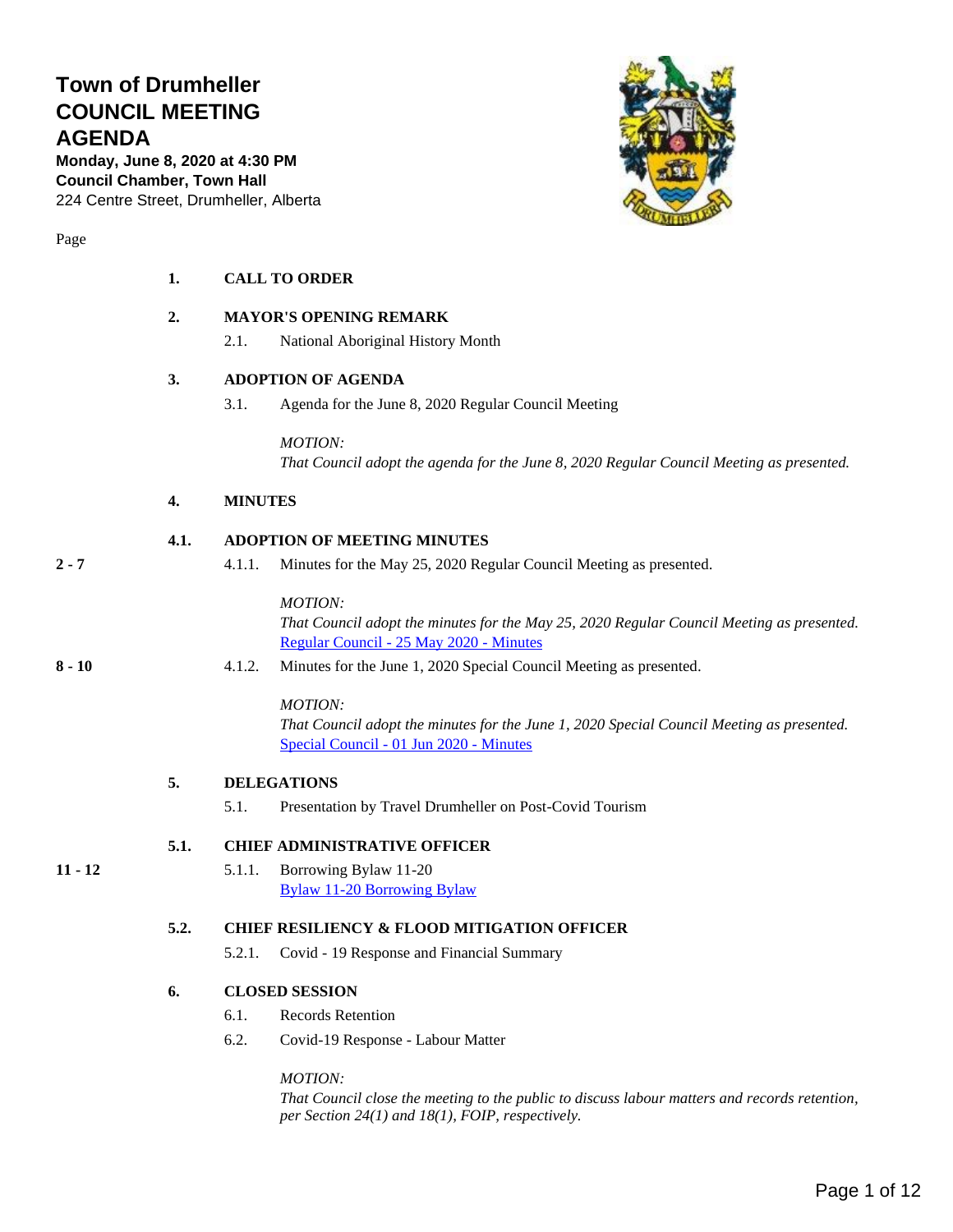# <span id="page-1-0"></span>**Town of Drumheller COUNCIL MEETING MINUTES**

**May 25, 2020, 2020 at 4:30 PM** Council Chambers, Town Hall 224 Centre Street, Drumheller, AB, T0J 0Y4

### **PRESENT:**

MAYOR: Heather Colberg COUNCIL: Kristyne DeMott Jay Garbutt Lisa Hansen-Zacharuk Tony Lacher Fred Makowecki Tom Zariski

CHIEF ADMINISTRATIVE OFFICER: Darryl Drohomerski CHIEF RESILIENCY & FLOOD MITIGATION OFFICER: Darwin Durnie DIRECTOR OF EMERGENCY AND PROTECTIVE SERVICES: Greg Peters DIRECTOR OF INFRASTRUCTURE SERVICES: Dave Brett PUBLIC INFORMATION OFFICER: Michelle Tetreault MANAGER OF ECONOMIC DEVELOPMENT: Sean Wallace COMMUNICATIONS SUPPORT: Erica Crocker SENIOR ADMINISTRATIVE ASSISTANT: Michael McLean RECORDING SECRETARY: Denise Lines

### **ABSENT:**

### **1. CALL TO ORDER**

Mayor Colberg called the meeting to order at 4:30 p.m.

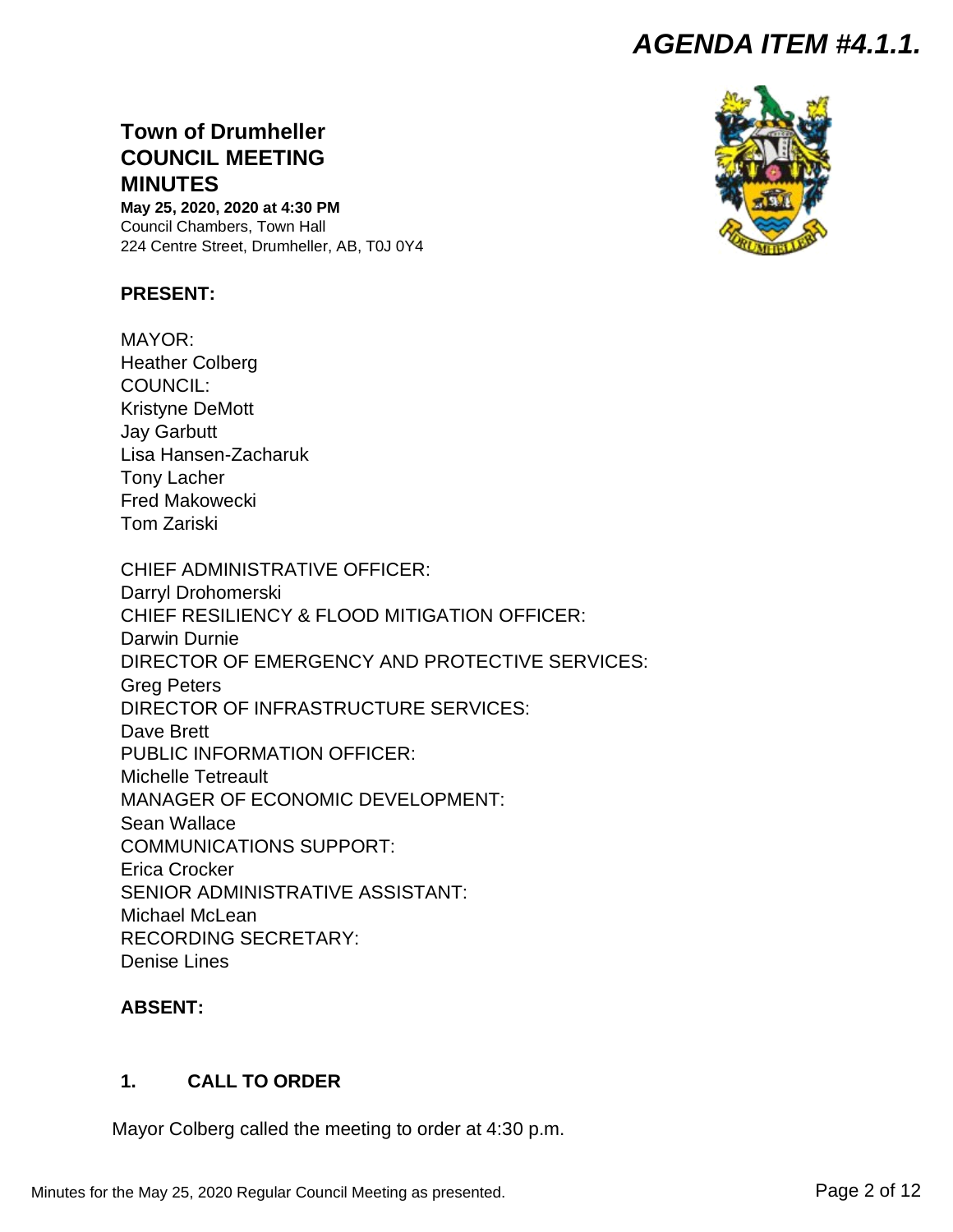Regular Council Meeting Minutes May 25, 2020

### **2. AWARD PRESENTATION**

2.1 Dry Canyon Collectibles – Canadian Badlands

### **3. MAYOR'S OPENING REMARK**

- 3.1 Seniors Week June 1 to 7, 2020
- 3.2 Correctional Service of Canada Appreciation Day June 1, 2020

### **4. ADOPTION OF AGENDA**

4.1 Agenda for the May 25, 2020 Regular Council Meeting

**M2020.148** Moved by Makowecki, Hansen-Zacharuk that Council adopt the agenda for the May 25, 2020 Regular Council Meeting as presented.

CARRIED UNANIMOUSLY

### **5. ADOPTION OF MINUTES**

5.1 Minutes for the May 11, 2020 Regular Council Meeting

**M2020.149** Moved by Garbutt, Lacher that Council adopt the minutes for the May 11, 2020 Special Council Meeting as presented.

### CARRIED UNANIMOUSLY

5.2 Minutes for the May 19, 2020 Special Council Meeting

**M2020.150** Moved by Zariski, DeMott that Council adopt the minutes for the May 19, 2020 Special Council Meeting as presented.

CARRIED UNANIMOUSLY

### **6. MINUTES OF MEETING PRESENTED FOR INFORMATION**

6.1 Minutes for the April 9, 2020 Municipal Planning Commission Meeting

**M2020.151** Moved by Zariski, Lacher that Council accept the minutes of the April 9, 2020 Municipal Planning Commission Meeting for information.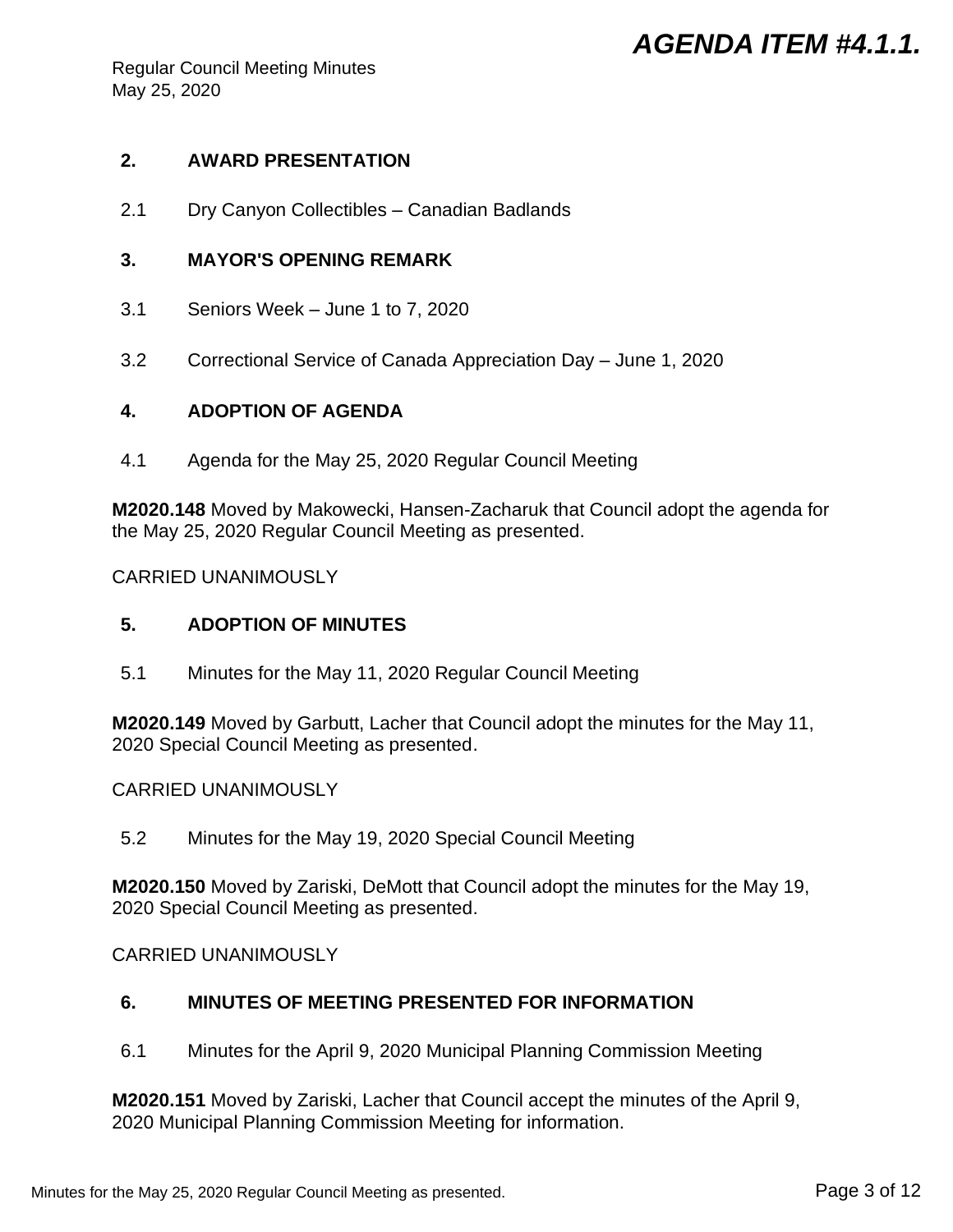Regular Council Meeting Minutes May 25, 2020

## CARRIED UNANIMOUSLY

## **7. CHIEF ADMINISTRATIVE OFFICER**

- 7.1 Explanation of State of Local Emergency (SOLE)
- 7.2 Alberta Relaunch Strategy Drumheller
- 7.3 Discussion Waiving of Rent on Shelter Space

## **8. MANAGER OF ECONOMIC DEVELOPMENT**

8.1 RFD – Drumheller Dragons

**M2020.152** Moved by Hansen-Zacharuk, Lacher that Council approve the abatement and fee restructure for the Junior "A" 2020/2021 to 2023/2024 hockey seasons as presented.

CARRIED UNANIMOUSLY

## **9. CLOSED SESSION**

**M2020.153** Moved by Hansen-Zacharuk, DeMott that Council close the meeting to the public to discuss contractual negotiations per Section 25(1)(c)(iii), FOIP, flood mitigation efforts, per Section 18(1)(b), FOIP, and emergency operations, per section 18(1)(b), FOIP at 5:57 p.m.

CARRIED UNANIMOUSLY

Recess at 5:57 p.m. Return at 6:05 p.m.

CLOSED SESSION: 6:05 p.m. to 8:28 p.m.

## PRESENT

Council: Colberg, DeMott, Garbutt, Hansen-Zacharuk, Lacher, Makowecki, Zariski

Staff: Chief Administrative Officer Darryl E. Drohomerski, Chief Resiliency and Flood Mitigation Officer Darwin Durnie, Manager of Economic Development Sean Wallace, Director of Emergency and Protective Services Greg Peters.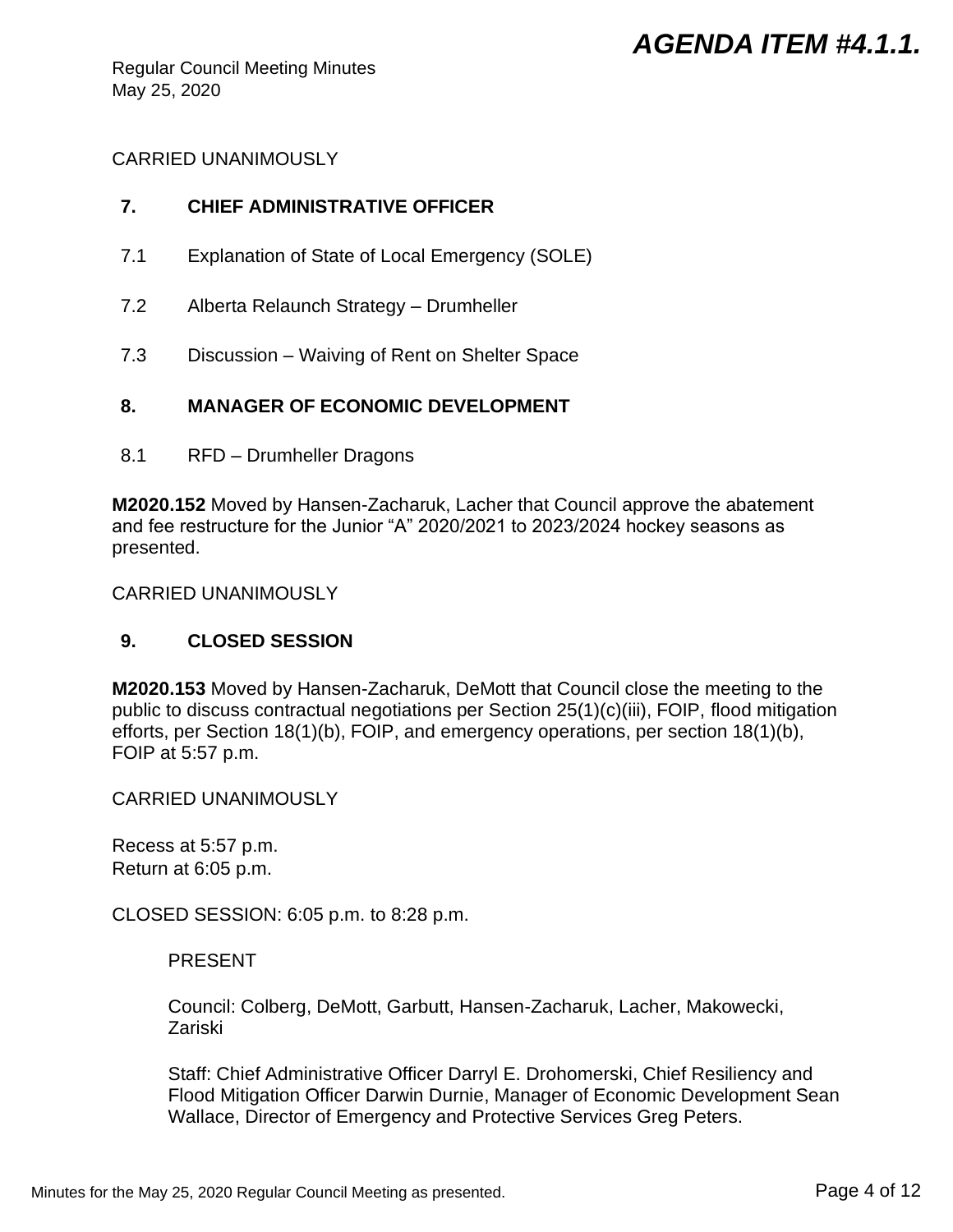Regular Council Meeting Minutes May 25, 2020

Alchemy Communications: Kathryn Kolaczek

- 9.1 Marketing
- 9.2 Alberta Infrastructure Strategy Discussion
- 9.3 COVID-19 Response Community Update

**M2020.154** Moved by Zariski, Makowecki that Council return to open session at 8:28 p.m.

CARRIED UNANIMOUSLY

**M2020.155** Moved by Garbutt, Hansen-Zacharuk that Council adjourn the meeting at 8:28 p.m.

CARRIED UNANIMOUSLY

Chief Administrative Officer

Mayor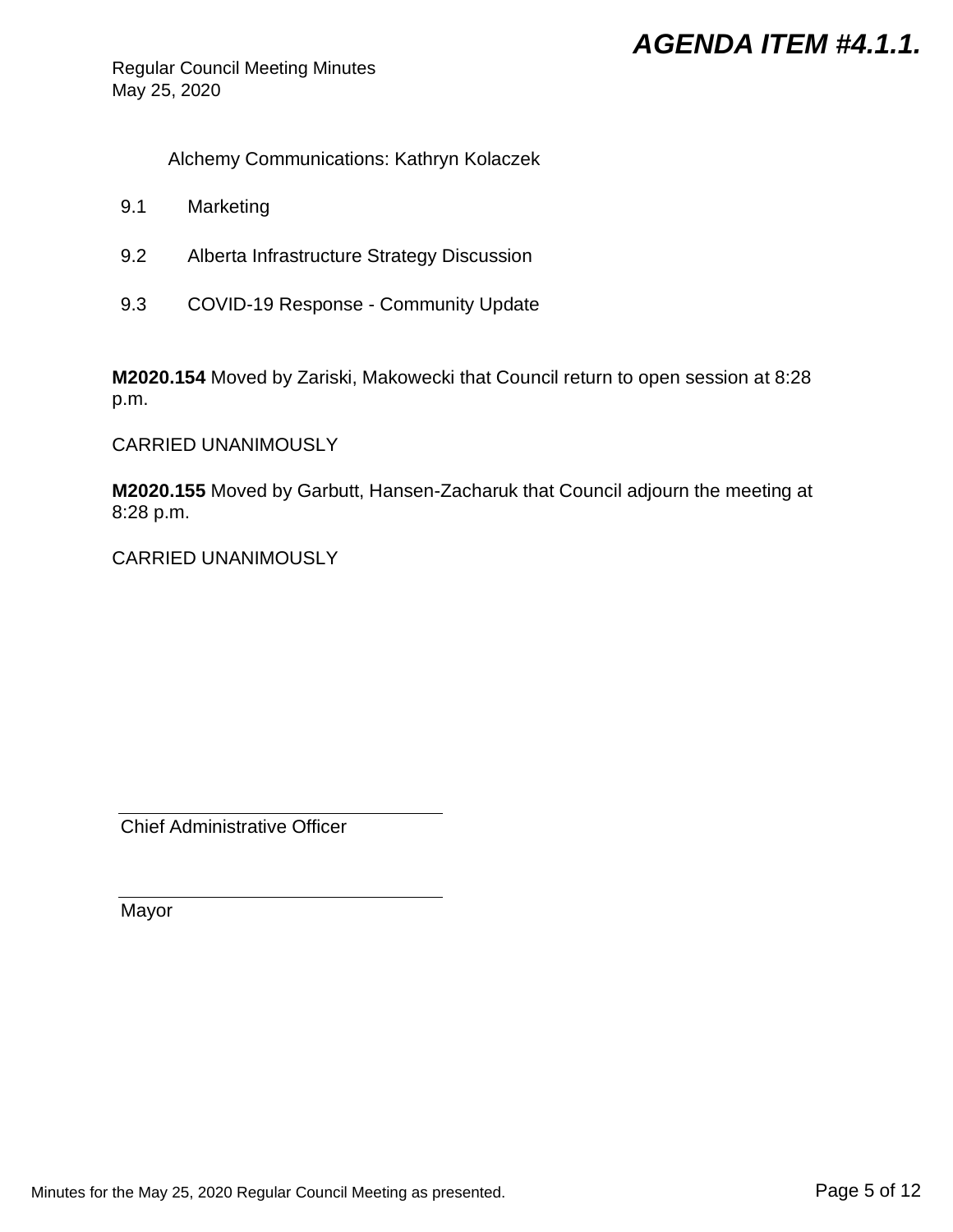

## **Town of Drumheller REQUEST FOR DECISION**

| <b>TITLE:</b>        | <b>Abatement and Fee Restructure Junior "A" Hockey</b> |
|----------------------|--------------------------------------------------------|
| <b>DATE:</b>         | May 25, 2020                                           |
| <b>PRESENTED BY:</b> | Sean Wallace                                           |
| <b>ATTACHMENT:</b>   | <b>None</b>                                            |

#### **SUMMARY:**

In the May 11, 2020, Council meeting, Mr. Blair Christianson made representations concerning the financial stress placed on Drumheller's Junior "A" Hockey Team due to the COVID 19 pandemic, which has directly affected the viability of the Team continuing to operate in Drumheller. Mr. Christianson explained that due to lost fundraising opportunities, such as the Dragons Golf Tournament, Spring Hockey Camp, Spring Hockey Academy, miscellaneous raffles and draws and Canada Day Beer Gardens, the Dragons Hockey Team will experience revenue losses between \$330,000 dollars and \$410,000 dollars.

Additionally, the direct, indirect and induced economic gains can be conservatively estimated at a minimum of one million dollars (\$1,000,000) per year and includes spending at hotels, campgrounds, restaurants and bars, gas stations and convenience stores, grocery stores, etc. Other indirect and induced gains include employee economic inputs, sourcing of local contractors and supplies. The Dragons also provide aid to other non-profits and charitable causes both financially and in the provision of volunteers.

Mr. Christianson requested that Council consider options to assist the Team by reducing expenses.

### **RECOMMENDATION:**

That Council approve the following:

- 1. Abatement of ice rental fees for the 2020/2021 hockey season to a maximum of \$26,513.00:
- 2. A 75% reduction in ice rental fees for the 2021/2022 hockey season to a maximum of \$19.884.75:
- 3. A 50% reduction in ice rental fees for the 2022/2023 hockey season to a maximum of \$13,265.50;
- 4. A 25% reduction in ice rental fees for the 2023/2024 hockey season to a maximum of \$6.628.25:
- 5. Full fees 2024/2025 hockey season.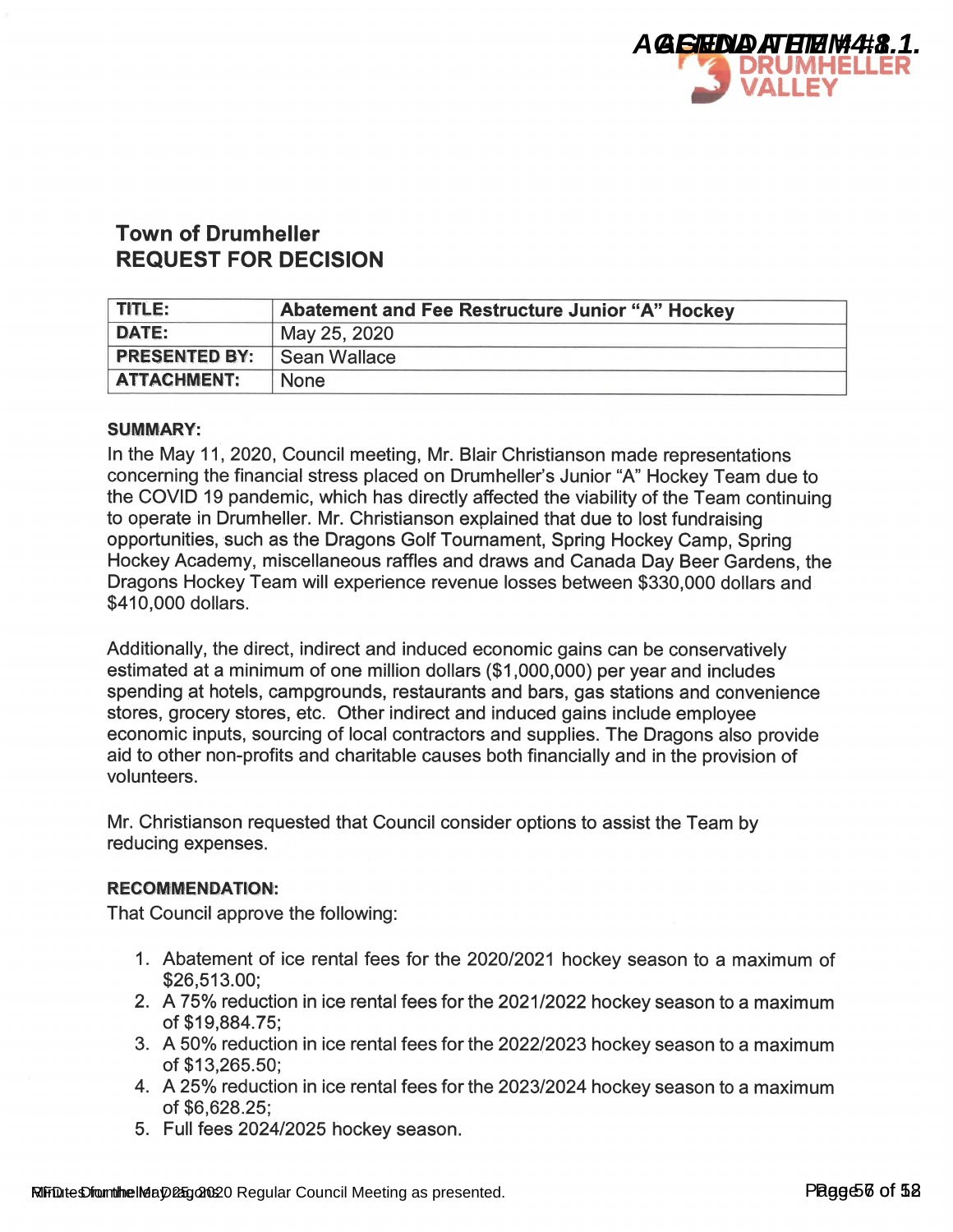A GISHNA ATHIH W4#8.1.

**Request for Decision** Page 2

### **FINANCIAL IMPACT:**

The financial impact based on the current fee structure is as follows:

- 1. 2020/2021 hockey season Financial impact:  $(\$26,513.00)$
- 2. 2021/2022 hockey season Financial impact: (\$19,884.75)
- 3. 2022/2023 hockey season Financial impact: (\$13,265.50)
- 4. 2023/2024 hockey season Financial impact:  $(\$6,628.25)$
- 5. 2024/2025 hockey season Financial impact: (\$0.00)

Total financial impact: (\$66,291.50) over a four year period

### **STRATEGIC POLICY ALIGNMENT:**

Although no specific strategic policy alignment exists, supporting our community's Junior "A" hockey team does have measurable positve economic benefits.

### **COMMUNICATIONS STRATEGY:**

**NA** 

MOTION: Councillor

That Council approve the abatement and fee restructure for the Junior "A" 2020/2021 to 2023/2024 hockey seasons as presented.

Seconded:

Prepared By: Sean Wallace Manager of Economic Development

Approved By: Darryl E. Drohomerski **Chief Administrative Officer**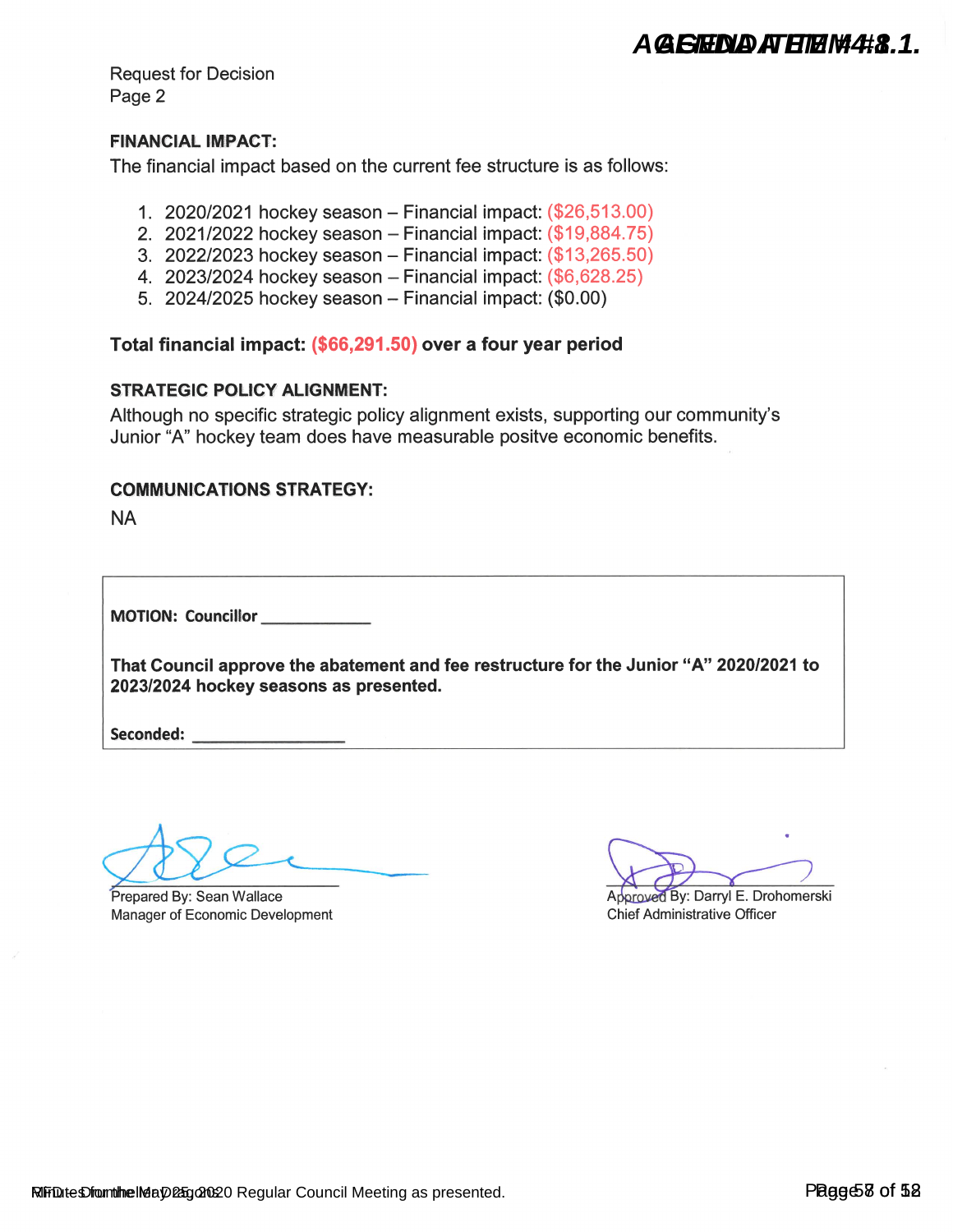# <span id="page-7-0"></span>**Town of Drumheller SPECIAL COUNCIL MEETING MINUTES**

**June 1, 2020 at 4:30 PM Council Chamber, Town Hall** 224 Centre Street, Drumheller, AB, T0J 0Y4

**PRESENT:** MAYOR: Heather Colberg

COUNCIL: Kristyne DeMott Jay Garbutt Lisa Hansen-Zacharuk Tony Lacher Fred Makowecki Tom Zariski

CHIEF ADMINISTRATIVE OFFICER: Darryl Drohomerski CHIEF RESILIENCY & FLOOD MITIGATION OFFICER: Darwin Durnie DIRECTOR OF EMERGENCY AND PROTECTIVE SERVICES: Greg Peters RECORDING SECRETARY: Denise Lines

### **ABSENT:**

**1. CALL TO ORDER**

Mayor Colberg called the meeting to order at 6:25 pm

## **2. ADOPTION OF AGENDA**

2..1 Agenda for the June 1, 2020 Special Council Meeting

**SP2020.37** Moved by Lacher, Makowecki that Council adopt the Agenda for the June 1, 2020 special Council Meeting as presented.

CARRIED UNANIMOUSLY



Minutes for the June 1, 2020 Special Council Meeting as presented. Page 8 of 12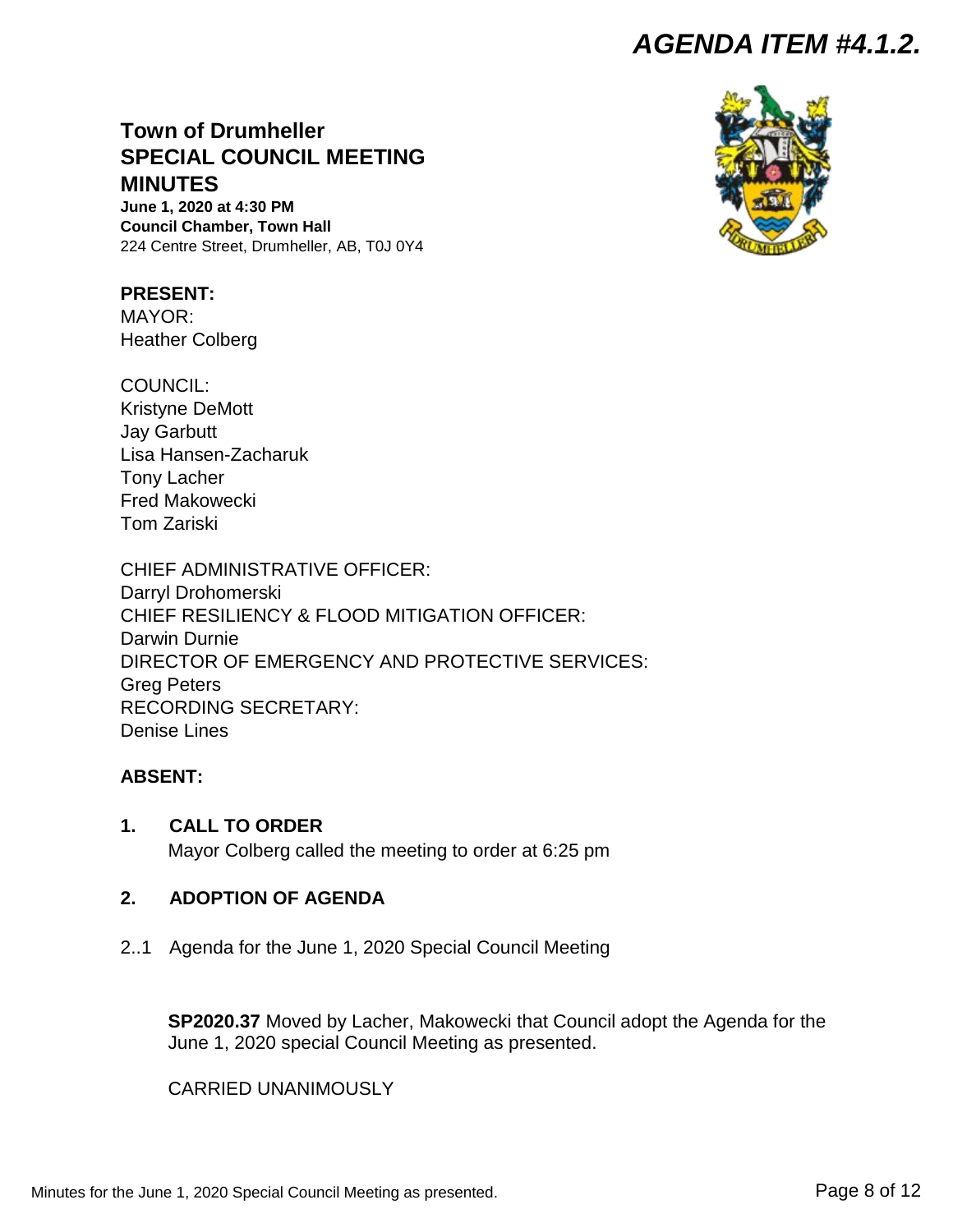Special Council Meeting Minutes June 1, 2020

### **3. CHIEF ADMINISTRATIVE OFFICER**

3..1 Discussion of Declaration of State of Local Emergency.

### **Reappointment of the Director of Emergency Services (DEM)**

On March 16, as a result of the CAO being out of the country at the time, Council moved to appoint Darwin Durnie as the Director of Emergency Management for the Town of Drumheller. As the emergency response has now de-escalated, it is determined that the role of DEM should revert back to the CAO. The Emergency Management bylaw states that the CAO is appointed as the DEM, therefore a motion is necessary to reassign the role.

**SP2020.40** Moved by Zariski and Hansen-Zacharuk that Council reappoint CAO Darryl Drohomerski as Director of Emergency Management (DEM).

CARRIED UNANIMOUSLY

### **Status of the State of Local Emergency**

Councillors voiced their individual reasons, concerns and questions in regards to the status of the Drumheller State of Local Emergency.

Mayor Colberg and Councillors DeMott, Hansen-Zacharuk, Lacher, Makowecki spoke in favour of rescinding the state of local emergency. Councillors Garbutt and Zariski spoke in opposition to rescinding the state of local emergency.

**SP2020.41** Moved by Hansen-Zacharuk and Makowecki that Council rescind the State of Local Emergency effective June 1 2020.

For: Colberg, DeMott, Hansen-Zacharuk, Lacher, Makowecki Opposed: Garbutt, Zariski

CARRIED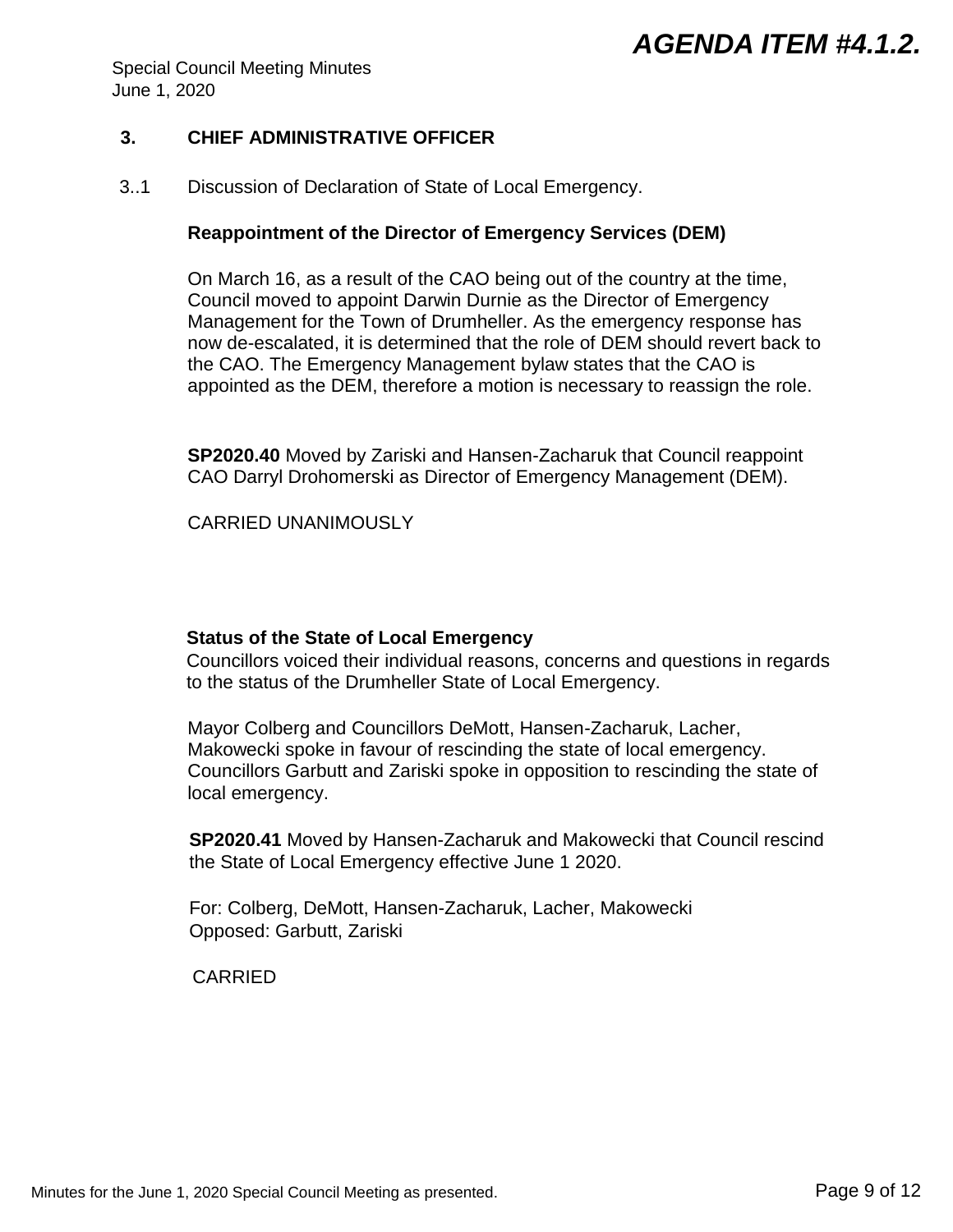Special Council Meeting Minutes June 1, 2020

### **4. ADJOURNMENT**

**SP2020.41** Moved by Makowecki and DeMott to adjourn the meeting at 6:40pm.

CARRIED UNANIMOUSLY

Chief Administrative Officer

\_\_\_\_\_\_\_\_\_\_\_\_\_\_\_\_\_\_\_\_\_\_\_\_\_\_

\_\_\_\_\_\_\_\_\_\_\_\_\_\_\_\_\_\_\_\_\_\_\_\_\_\_

Mayor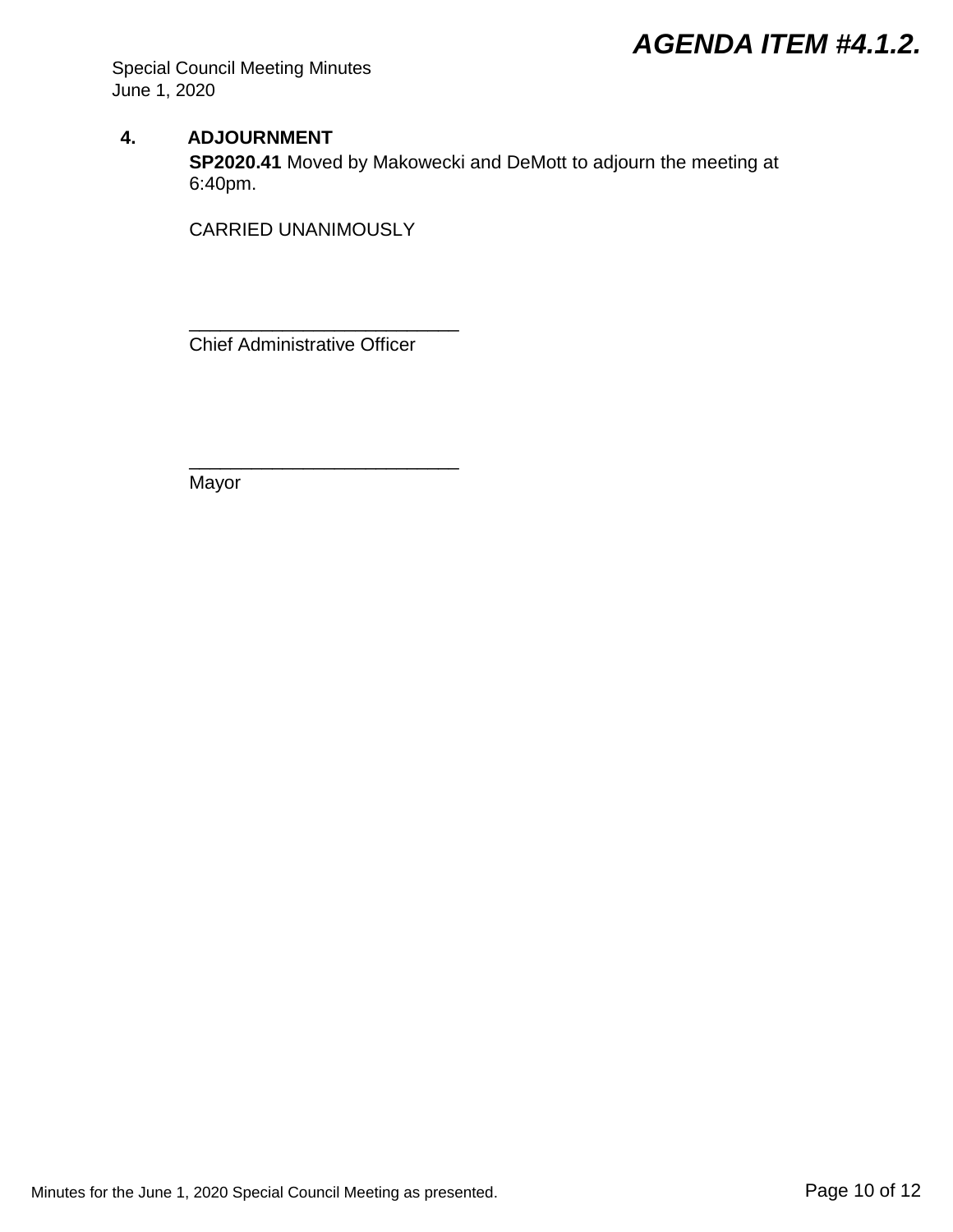## **Town of Drumheller Bylaw No. 11-20**

<span id="page-10-0"></span>**BYLAW OF THE TOWN OF DRUMHELLER** for the Purpose of Borrowing Monies as Permitted by Section 256 of the Municipal Government Act.

**WHEREAS** the Council of the Town of Drumheller (hereinafter called the "Corporation") in the Province of Alberta, considers it necessary to borrow certain sums of money for the purpose of:

Covering operating expenses pending the collection of monies growing due.

**NOW THEREFORE** pursuant to the provisions of *The Municipal Government Act*, *RSA 2000,* Chapter M-26 it is hereby enacted by the Council of the Corporation as a bylaw that:

- 1. The Corporation borrow from Scotiabank up to the principal sum of \$4,000,000.00 repayable upon demand at a rate of interest per annum not to exceed the Prime Lending Rate from time to time established by Scotiabank, and such interest will be calculated daily and due and payable monthly on the last day of each and every month.
- 2. The Chief Elected Officer and the Chief Administrative Officer are authorized for and on behalf of the Corporation:
	- (a) to apply to Scotiabank for the aforesaid loan to the Corporation and to arrange with Scotiabank the amount, terms and conditions of the loan and security or securities to be given to Scotiabank;
	- (b) as security for any money borrowed from Scotiabank
		- (i) to execute promissory notes and other negotiable instruments or evidences of debt for such loans and renewals of all such promissory notes and other negotiable instruments or evidences of debts;
		- (ii) to give or furnish to Scotiabank all such securities and promises as Scotiabank may require to secure repayment of such loans and interest thereon; and
		- (iii) to execute all security agreements, hypothecations, debentures, charges, pledges, conveyances, assignments and transfers to and in favour of Scotiabank of all or any property, real or personal, moveable or immovable, now or